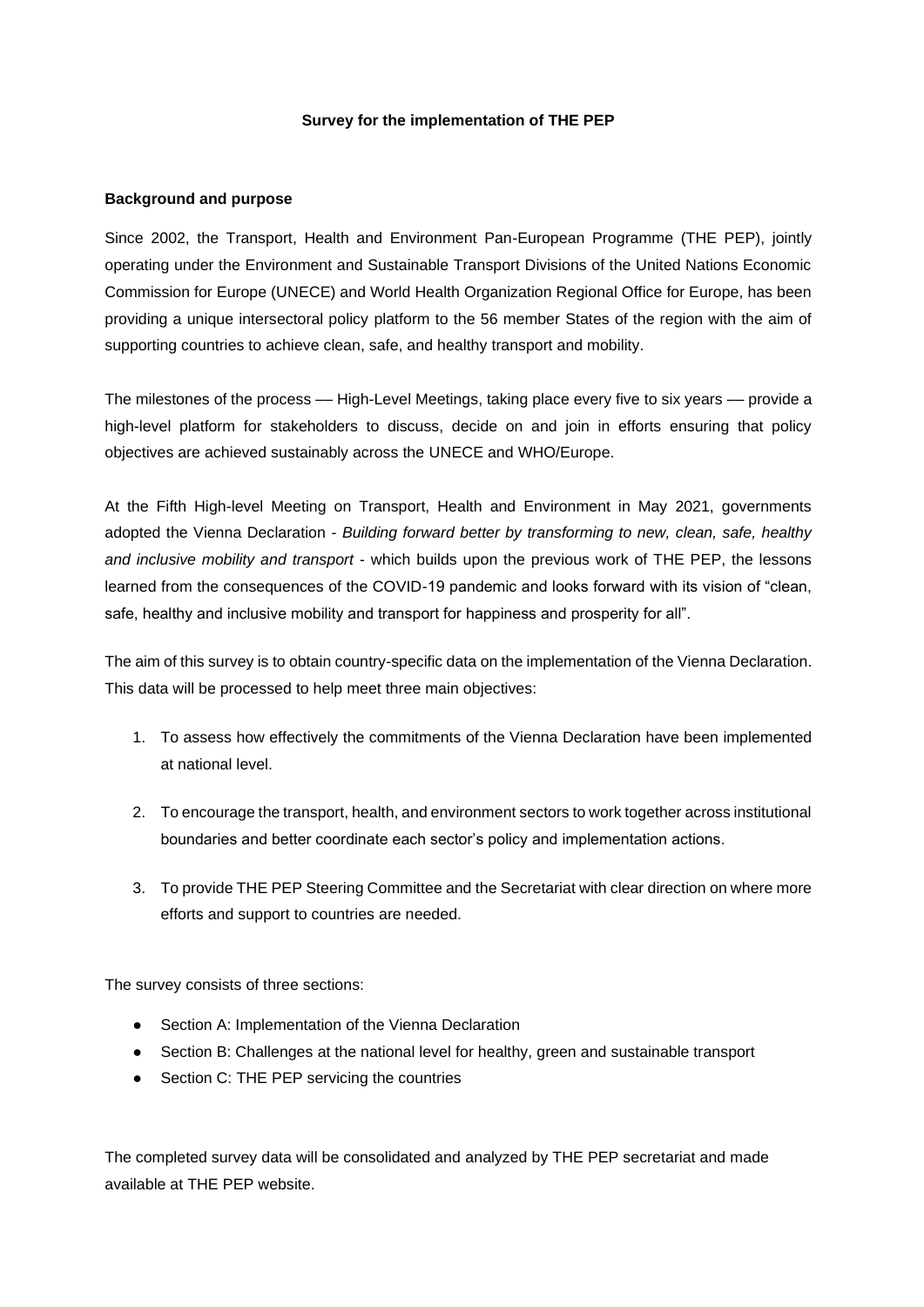## **Instructions**

The data requested in this survey may be collected or compiled by various in-country institutions. THE PEP focal points from each country are requested to coordinate and liaise with each other to ensure successful and as accurate as possible completion of this survey. Please provide the secretariat with one reply per country. To begin, please provide the following information:

**Country** 

Date

Institutions involved in providing information

Responsible officer/s (i.e., the name of all respondents who participated in filling-out this survey)

#### **THE PEP Focal Points**

Please provide the name and contact details of the country specific THE PEP focal points from the following sectors:

#### **Transport**

**Health** 

**Environment** 

Other sectors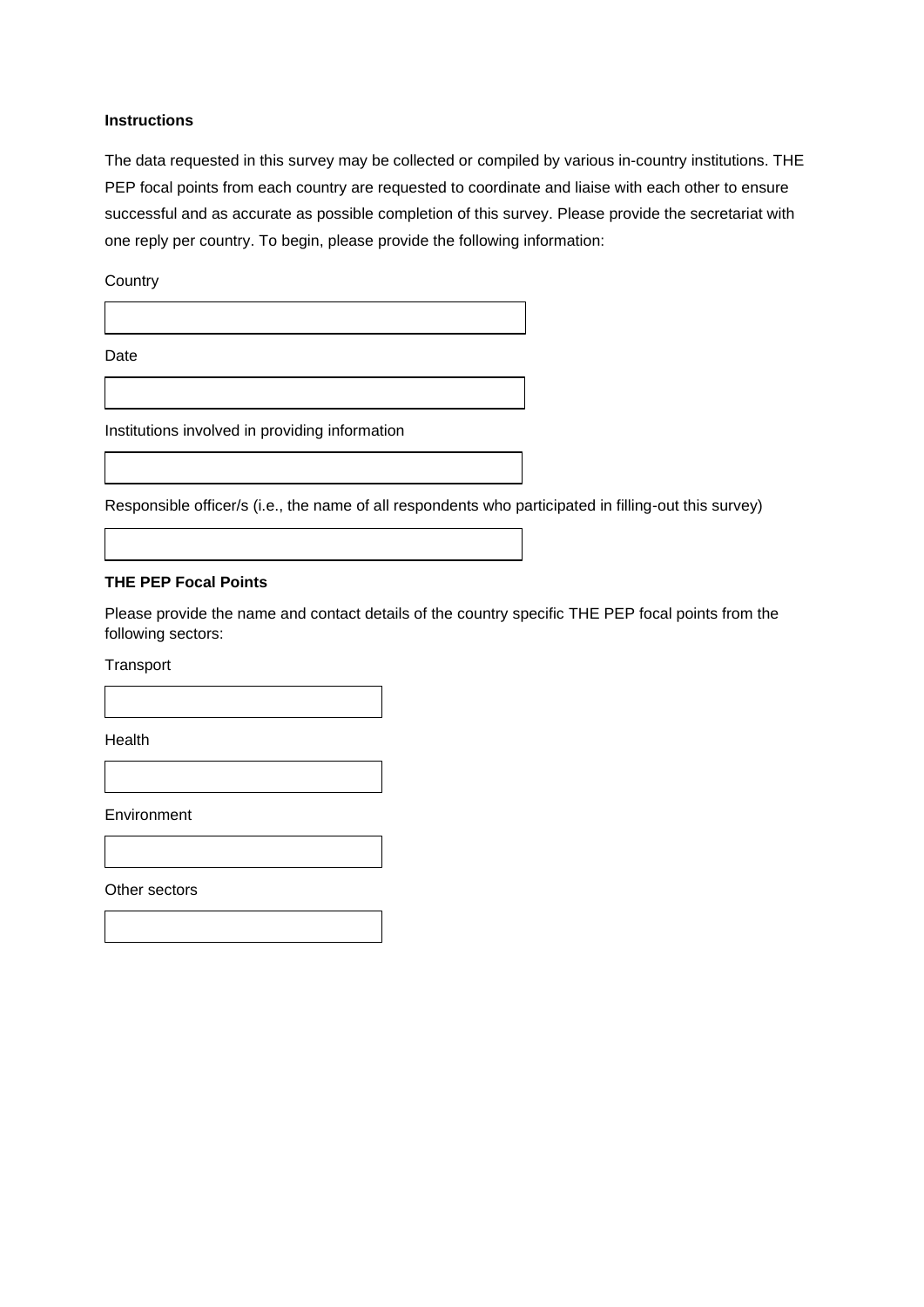# **SECTION A: IMPLEMENTATION OF THE VIENNA DECLARATION**

# **Policies and regulations**

- 1. Does your country have a National Transport Health and Environment Action Plan (NTHEAP)?
	- Yes
	- No

*If 'Yes', an additional prompt appears to provide a URL/weblink to the action plan is initiated:*

Please provide a URL/weblink to the NTHEAP (even if only available in a national language):

*If 'No' is selected an additional question with further 'Yes' or 'No' responses appear:* 

Are sustainable transport and mobility aspects integrated into any other policy documents?

 Yes No

*If 'Yes':*

Please name the source document(s) where these strategies appear and provide a URL/weblink (even if only available in a national language):

2. Does your country have a national cycling plan/strategy/programme?

- Yes
- No

*If 'Yes';* 

Please name the source document(s) where this information appears, and specify national targets listed in these sources (e.g., double the modal share of cycling until 2030, etc.). If possible, provide a URL/weblink:

*If 'No';* 

Is cycling integrated into any other policy and/or legislative measures at the national level?

- Yes
- $\Box$  No

*If 'Yes';* 

Please name the source document of the policy and/or legislation and provide a URL/weblink (if available)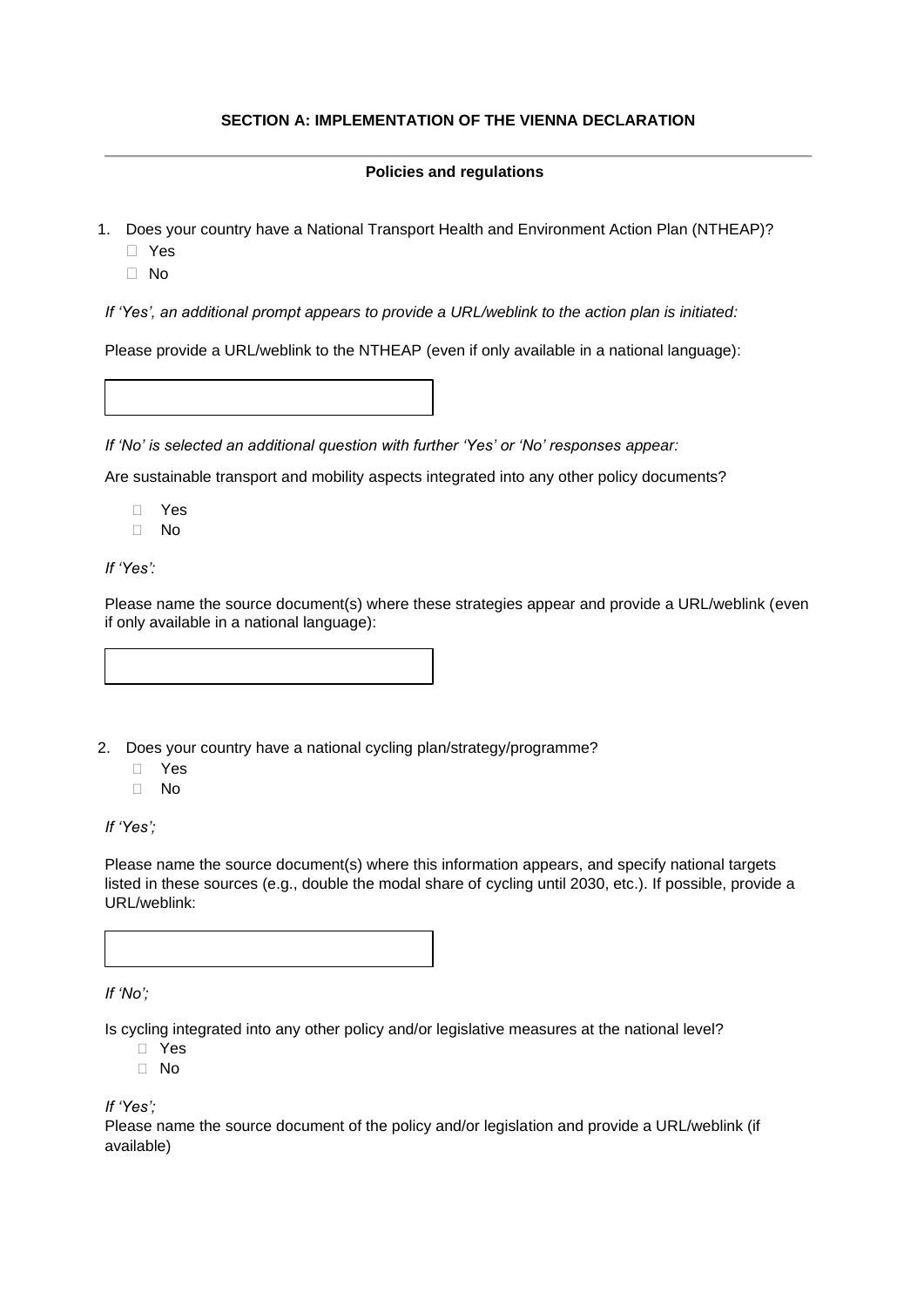

- 3. Does your country have a national walking plan/strategy/programme?
	- Yes
	- □ No

*If 'Yes':*

Please name the source document(s) where this information appears, and specify national targets listed in these sources (e.g., double the modal share of walking until 2030, etc.). If possible, provide a URL/weblink:

*If 'No';* 

Is walking integrated into any other policy and/or legislative measures at the national level?

- Yes
- No

*If 'Yes';* 

Please name the source document of the policy or legislation and include a URL/weblink (if available):

4. Is cycling officially recognized as an active mode of transport in your country?

- Yes
- No

*If 'Yes';* 

Please provide details on the regulation and provide a URL/weblink (if available)



- Yes
- No

*If 'Yes';* 

Please provide further detail on these health policy documents, and include a URL/weblink (if available)

- 6. Are there regulations to ensure that only fuels that comply with high environmental standards are available on the market?
	- Yes
	- No

*If 'Yes';*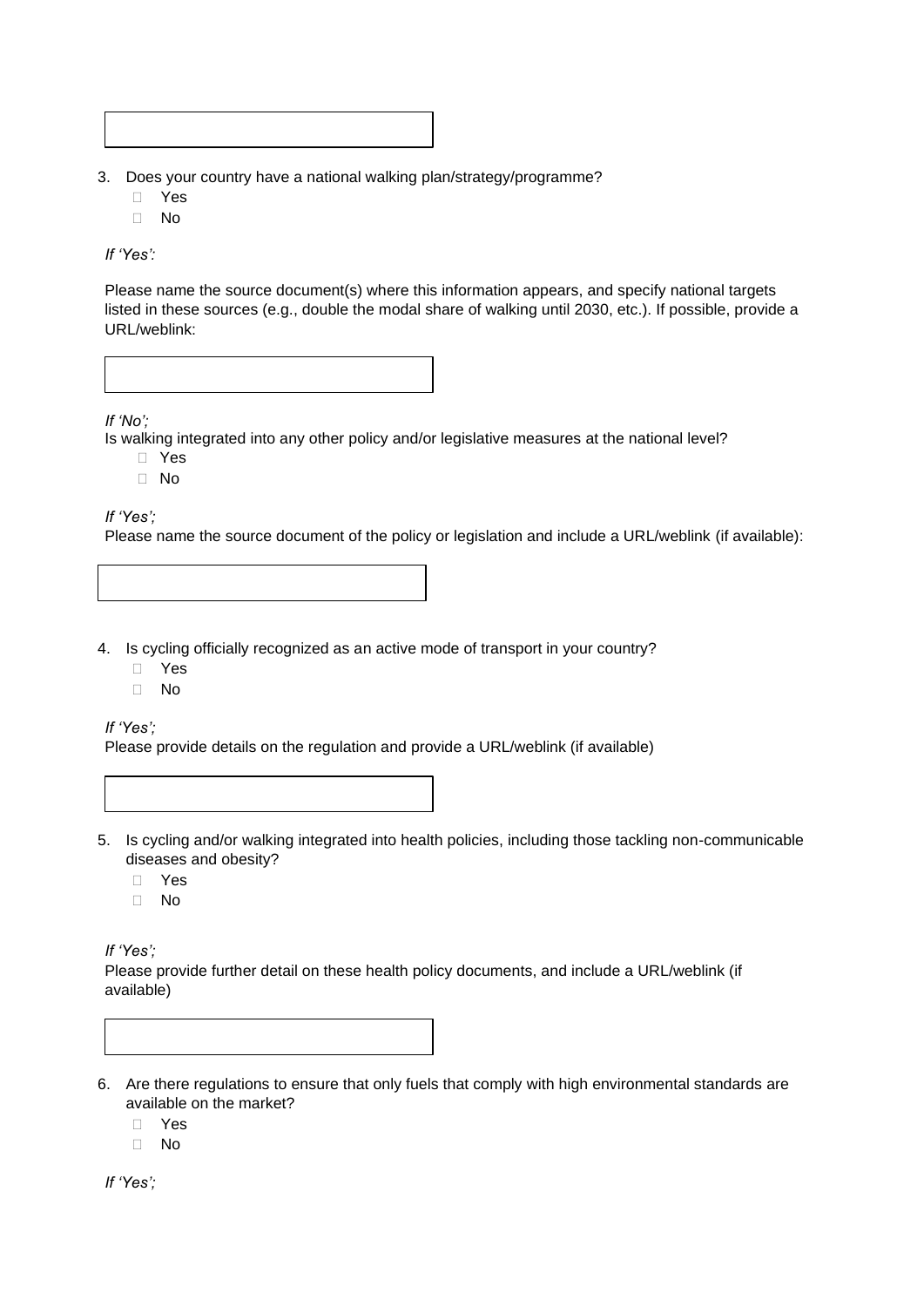Please provide further detail on these regulations/policies and include a URL/weblink (if available):

| 7. Is cycling and/or walking infrastructure included in land use, urban, regional and transport |
|-------------------------------------------------------------------------------------------------|
| infrastructure planning?                                                                        |

- Yes
- No

#### if Yes:

Please provide relevant plans/regulations:



# *If 'strongly agree' or 'agree':*

Please provide further detail on inter-ministerial working groups or any other bodies where different sectors are meeting and working together:



- 9. What are the main challenges for integrated policy making? (select the top 3):
	- Different priorities
	- □ Lack of interest from sectors
	- $\Box$  Lack of awareness
	- □ Lack of leadership / unclear which sector should take leadership or coordination role
	- $\Box$  Lack of understanding why these issues should be addressed in a multi-sectoral manner

Other (please specify any other challenges not listed above):

10. Which is the coordinating entity (ministry, department, agency etc.) for cycling policies?

11. Is there a national Cycling Officer or coordinator?

- Yes
- □ No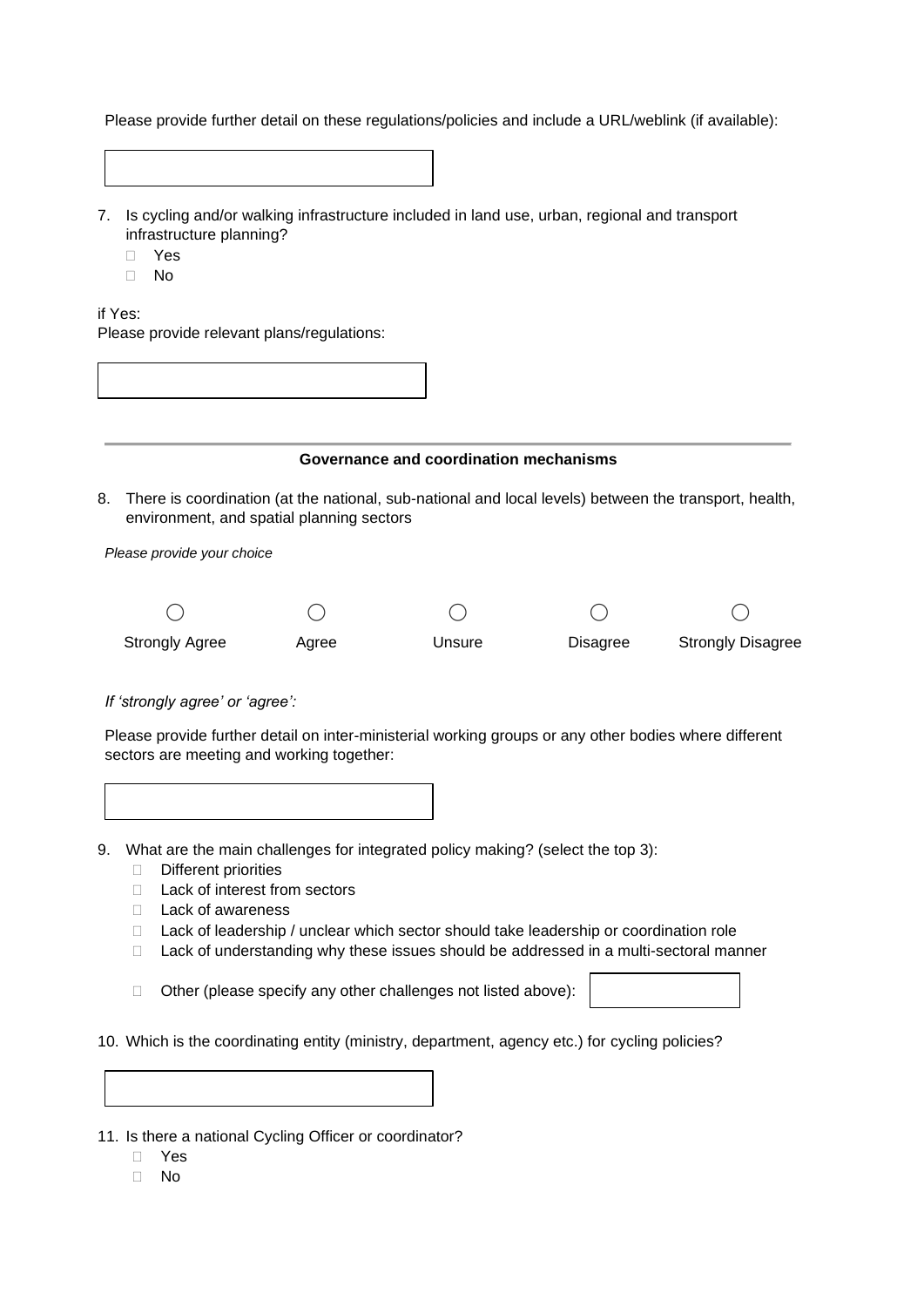*If 'Yes';* 

Please provide the contact information about the responsible officer:

12. Which is the coordinating entity (ministry, department, agency etc) for walking policies?

13. Is there a national Walking Officer or coordinator?

- Yes
- No

*If 'Yes';* 

Please provide the contact information about the responsible officer: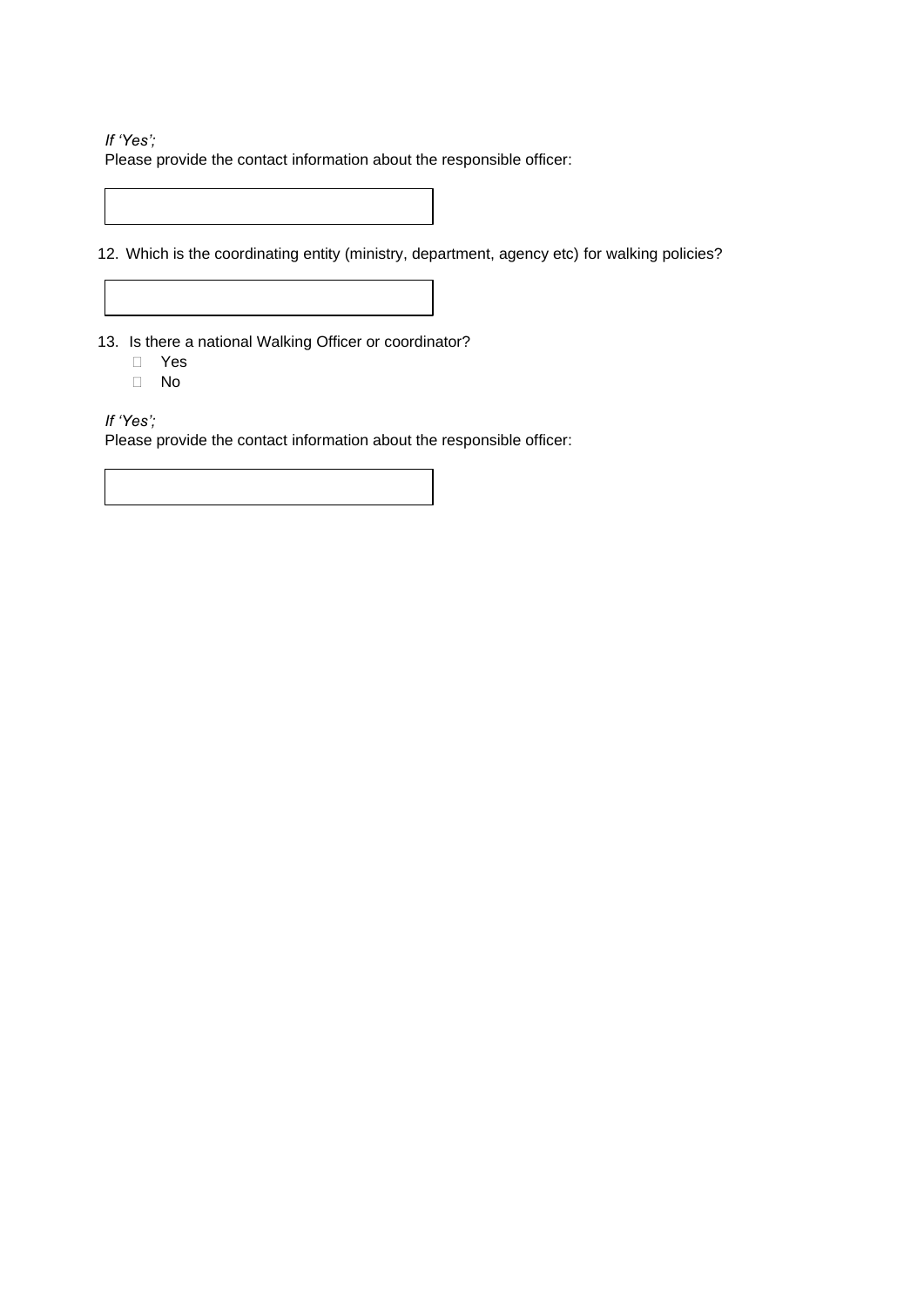#### **Economic incentives**

- 14. Does your country have any economic incentives or other support programmes for introducing lowand zero-emission vehicles?
	- Yes
	- $\Box$  No
	- Unknown

*If 'Yes';* 

Please provide detail on types of incentives or support programmes, and provide a URL/weblink (if available):

15. Is public transport subsidized by the government at any level?

- Yes
- No

*If 'Yes';* 

Please provide details:

16. Are there any economic incentives or other support programmes that promote public transport use?

- Yes
- $\Box$  No

*If 'Yes';*  Please provide details:

17. Are there any economic incentives that promote buying and using bicycles (including e-bikes) and other zero-emission vehicles?

- Yes
- □ No

*If 'Yes';*  Please provide details:

18. Are you aware of any measures by employers to promote or incentivize public transport and/or active commuting (i.e., travel to work by walking or cycling)?

- Yes
- No
- Unknown

*If 'Yes';* 

Please briefly name and describe the best examples you are aware of: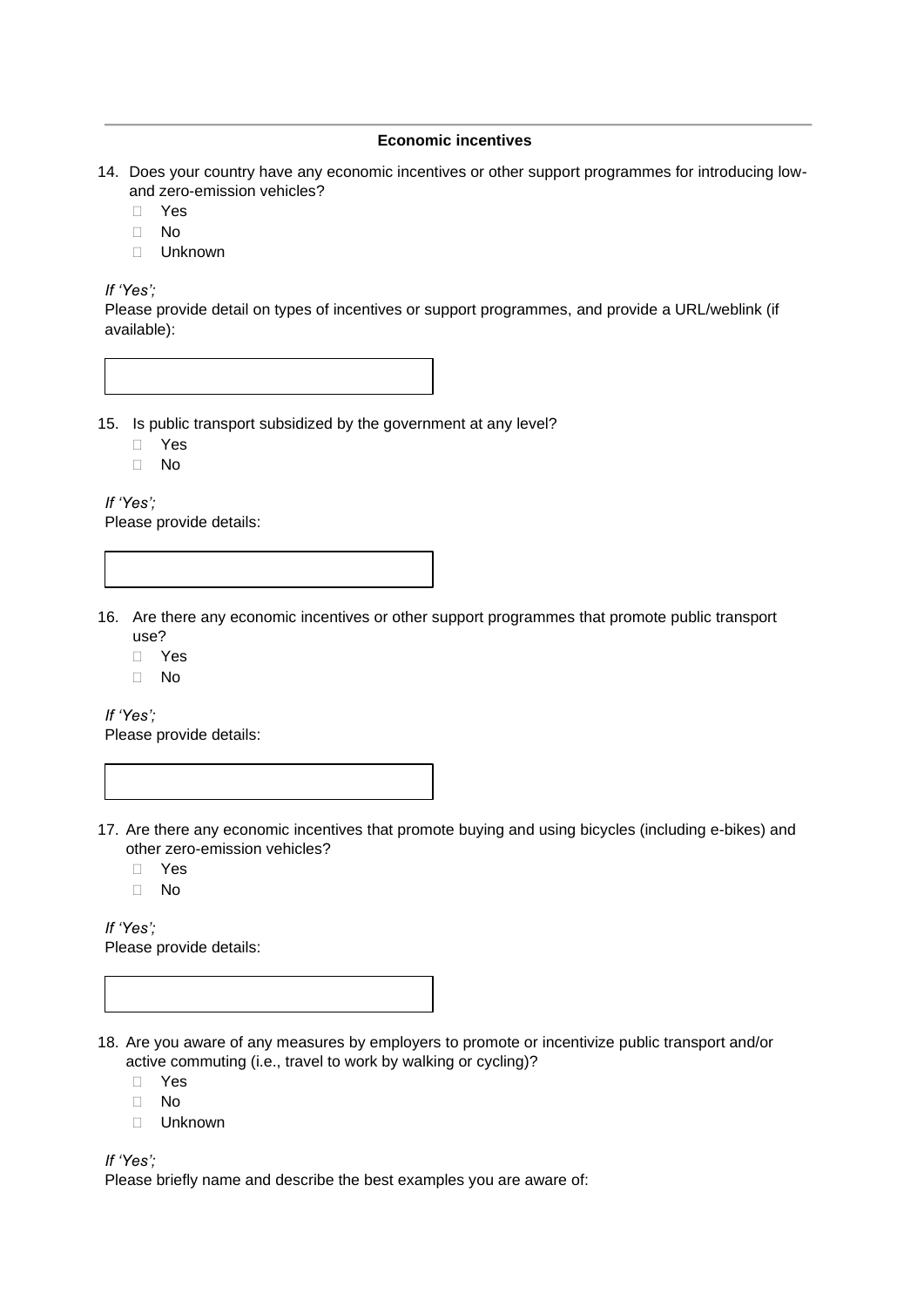## **Monitoring and data collection**

*Note: For questions where one or more response is "other", please place each response in a separate box*

19. Please select all areas for which your country is collecting data:

- □ Access to public transport
- Walking
- □ Walking safety
- D Cycling
- □ Cycling safety
- $\Box$  Modal share (the share of travelers using different modes of transportation, including cycling and walking within the overall transport usage)

#### *If a response is checked; a separate prompt for each answer appears:*

Please provide a short description (i.e., how often data is collected, what authority is responsible for data collection, and what instruments countries use to collect data). If possible, please provide a URL/weblink

- 20. Do you have any challenges for routine monitoring of cycling and walking road users? If yes, please select the top 3. If no, go to the next question.
	- $\Box$  Low priority
	- □ Time-consuming and costly
	- □ Inconsistent indicators
	- □ Lack of data register
	- □ Inadequate database management
	- $\Box$  Other (please specify any other challenges not listed above):
	- $\Box$  Other (please specify any other challenges not listed above):

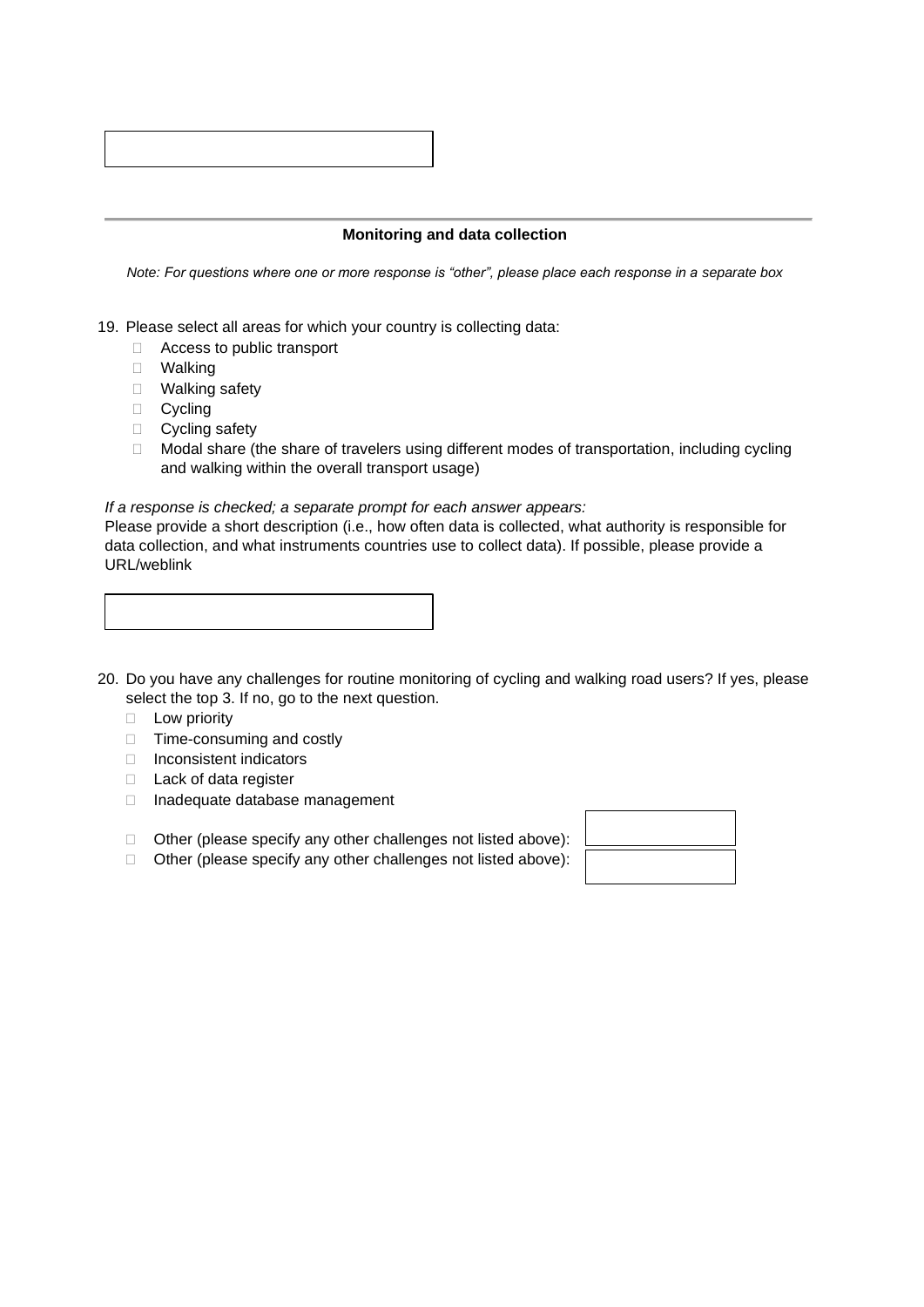#### **Practical measures**

*Note: For questions where one or more response is "other", please place each response in a separate box*

- 21. Which of the following actions are being taken by your government, at any level, to encourage public transportation and make it more convenient and attractive in urban areas? Select all that apply:
	- $\Box$  Providing dedicated bus lanes
	- □ Expanding public transport networks
	- □ Improving passenger comfort
	- $\Box$  Improving passenger safety
	- $\Box$  Promoting and introducing technological innovation and digitalization, *If this action is selected, an additional list appears:*
		- □ Online booking systems
		- Electronic timetables at bus stops
		- □ Mobile app for urban transport
		- □ Synchronized timetables
		- $\Box$  Harmonized prices of public transport tickets
		- $\Box$  Integrated ticketing with other modes of transport
		- $\Box$  Other (please specify any other action not listed above):
		- $\Box$  Other (please specify any other action not listed above):

#### $\Box$  Providing various incentives

*If this action is selected, an additional list appears:*

- Diversified tariffs
- $\Box$  Tariff incentives to promote the use of public transport during off-peak hours
- $\Box$  Fiscal incentives for frequent travelers
- $\Box$  Other (please specify any other action not listed above):
- $\Box$  Other (please specify any other action not listed above):
- $\Box$  Information campaigns to promote the use of public transport
- $\Box$  Improving hygiene (e.g., disinfecting train stations and equipment, public transport vehicles (buses, trams, trains) and public workplaces)
- $\Box$  Other (please specify any other action not listed above):
- $\Box$  Other (please specify any other action not listed above):

22. What measures exist to discourage the use of private vehicles? (select all that apply):

- □ There are no measures
- Road pricing
- $\Box$  Driving and parking restrictions
- $\Box$  Tolls
- $\Box$  Other (please specify any other measure not listed above):
- $\Box$  Other (please specify any other measure not listed above):
- $\Box$  Other (please specify any other measure not listed above):



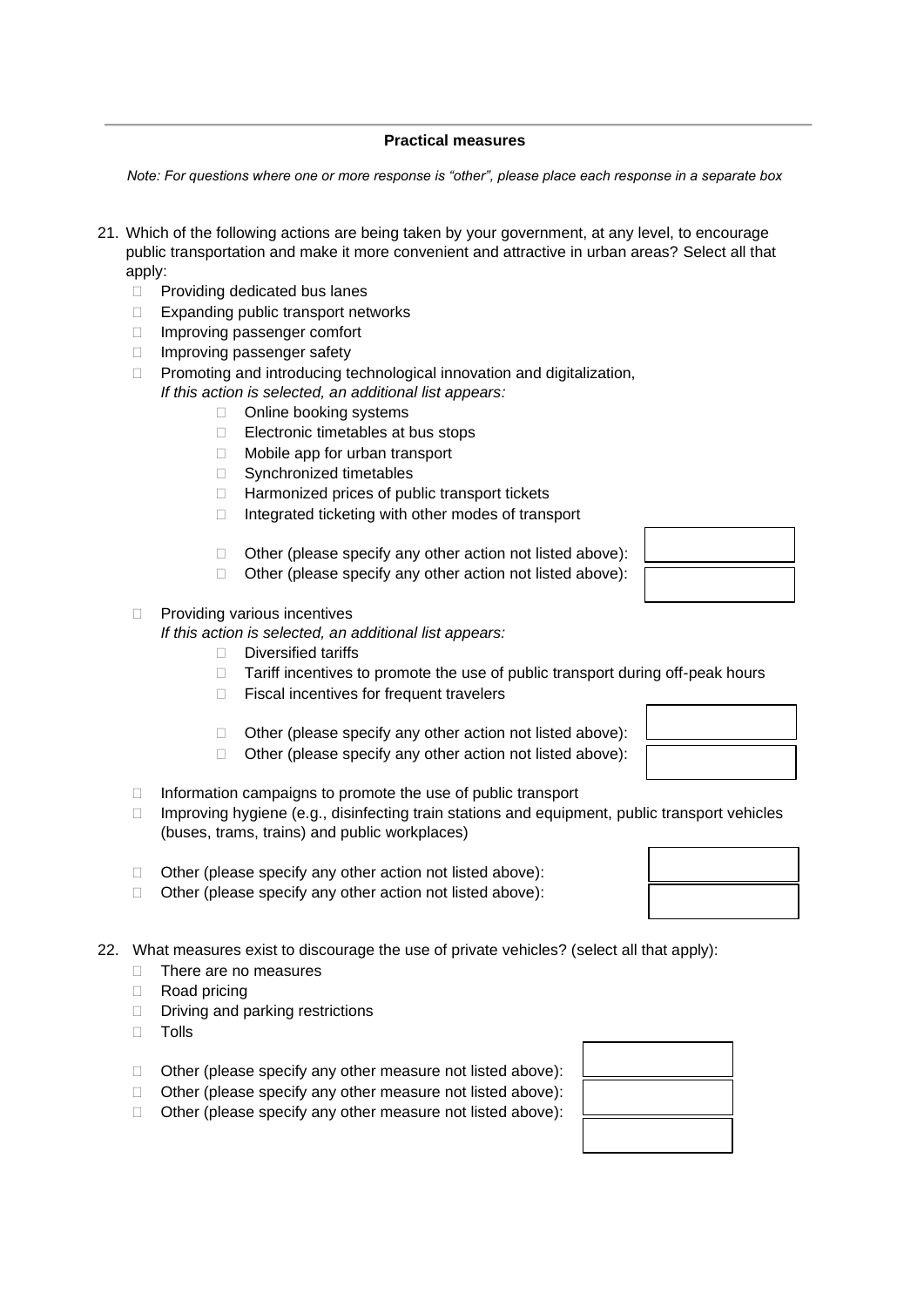- 23. What measures exist to make cycling and walking more comfortable and convenient? (select all that apply):
	- Developing maintenance services such a bicycle repair
	- $\Box$  Providing facilities (e.g., parking space, washing facilities) for active commuters at their workplace
	- □ Providing parking facilities for bicycles to facilitate commuters' use of multiple modes of transport and cyclists' access to public transport.
	- □ Bike sharing schemes
	- □ Pavement widening for pedestrians
	- $\Box$  Providing benches and/or other seating for pedestrians
	- $\Box$  Other (please specify any other measure not listed above):
- 24. Does your country have campaigns to promote cycling and/or walking as active modes of transport?
	- Yes
	- No

## *If 'Yes';*

Please provide details on the types of campaigns (e.g., communication and/or awareness programmes, education programmes, cycling training programmes etc.)



25. Is cycling training and skill enhancement for children and/or adults promoted?

- Yes
- $\Box$  No

*If 'Yes';*  Please provide details:

26. What measures exist for promoting cycling and walking in combination with public transport?



- Yes
- No

*If 'Yes';*  Please provide details: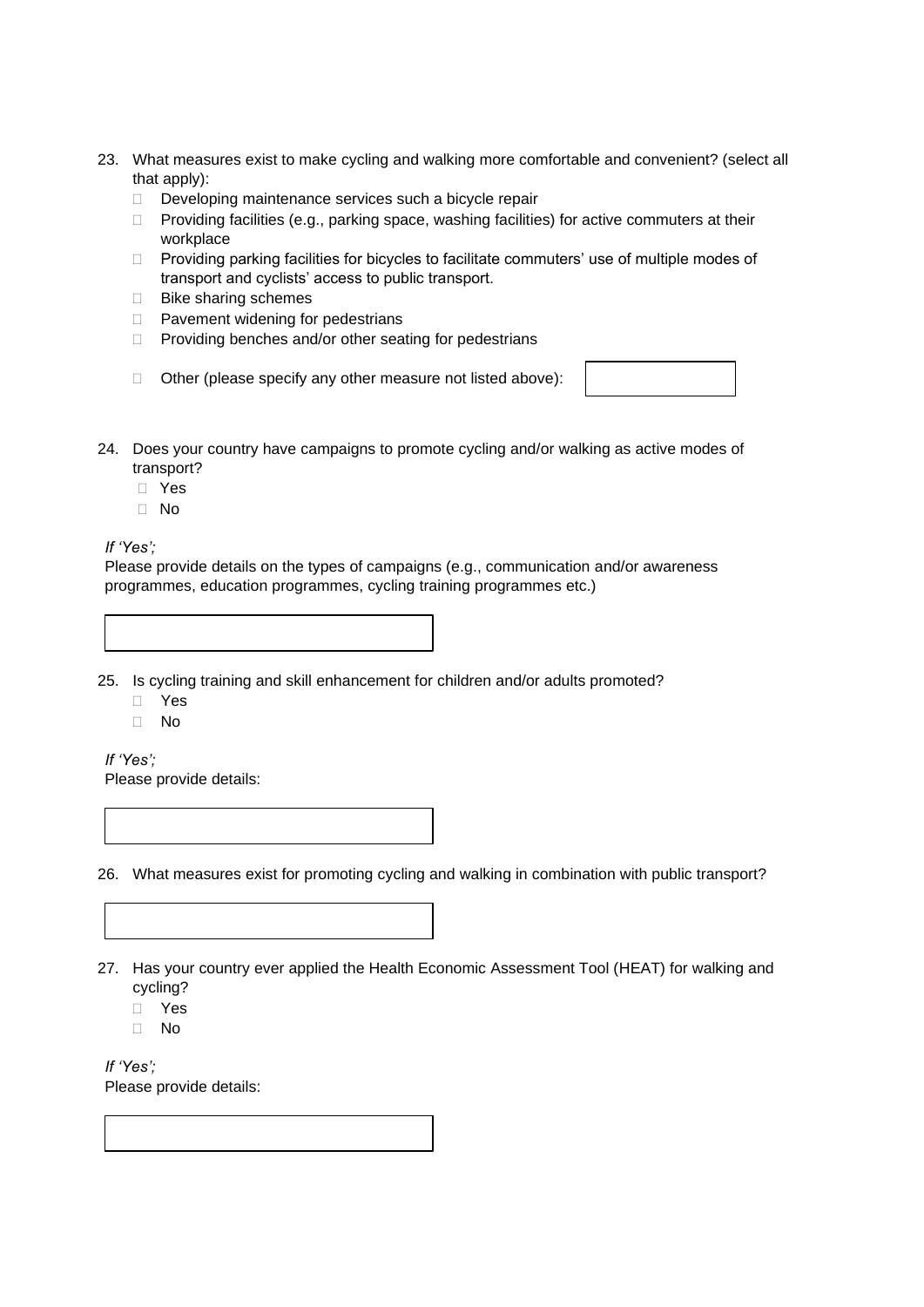- 28. What measures exist for improving road safety for cyclists and pedestrians? Select all that apply
	- $\Box$  Cycling lanes and cycling paths
	- $\Box$  Bike parking spaces
	- D Pedestrian lanes
	- □ Traffic speed control
	- $\Box$  Traffic calming (e.g., 30km/h in urban streets)
	- $\Box$  Education on safe cycling and walking behaviors
	- Compulsory cycle helmets
	- $\Box$  Other (please specify any other measure not listed above):
	- $\Box$  Other (please specify any other measure not listed above):



- 29. What measures address transport inequalities related to social groups, and vulnerable populations (the elderly, children, and individuals with visual or mobility impairment) and promote their inclusion?
	- $\Box$  Improved accessibility to public transport for children and the elderly
	- $\Box$  Barrier-free stations or adapting trains and buses for persons with reduced mobility or visual impairments
	- $\Box$  Guiding systems for persons with visual impairments
	- $\Box$  Other (please specify any other measure not listed above):
	- $\Box$  Other (please specify any other measure not listed above):



- 30. How is eco-driving (energy-efficient use of vehicles) integrated into the transport system? (Select all that apply).
	- $\Box$  Through education of new driving instructors
	- $\Box$  By providing mandatory education or further education for professional drivers (i.e., buses and/or trucks)
	- □ By providing driving-school education for private vehicle owners
	- □ Through legislative measures
	- $\Box$  Through eco-driving initiatives and awareness campaigns
	- $\Box$  Eco-driving is not integrated into the transport system
	- $\Box$  Other (please specify any other options not listed above):



31. Please describe any other recent activities (within the last 2 years) towards healthy, green and sustainable transport that are not covered by this questionnaire: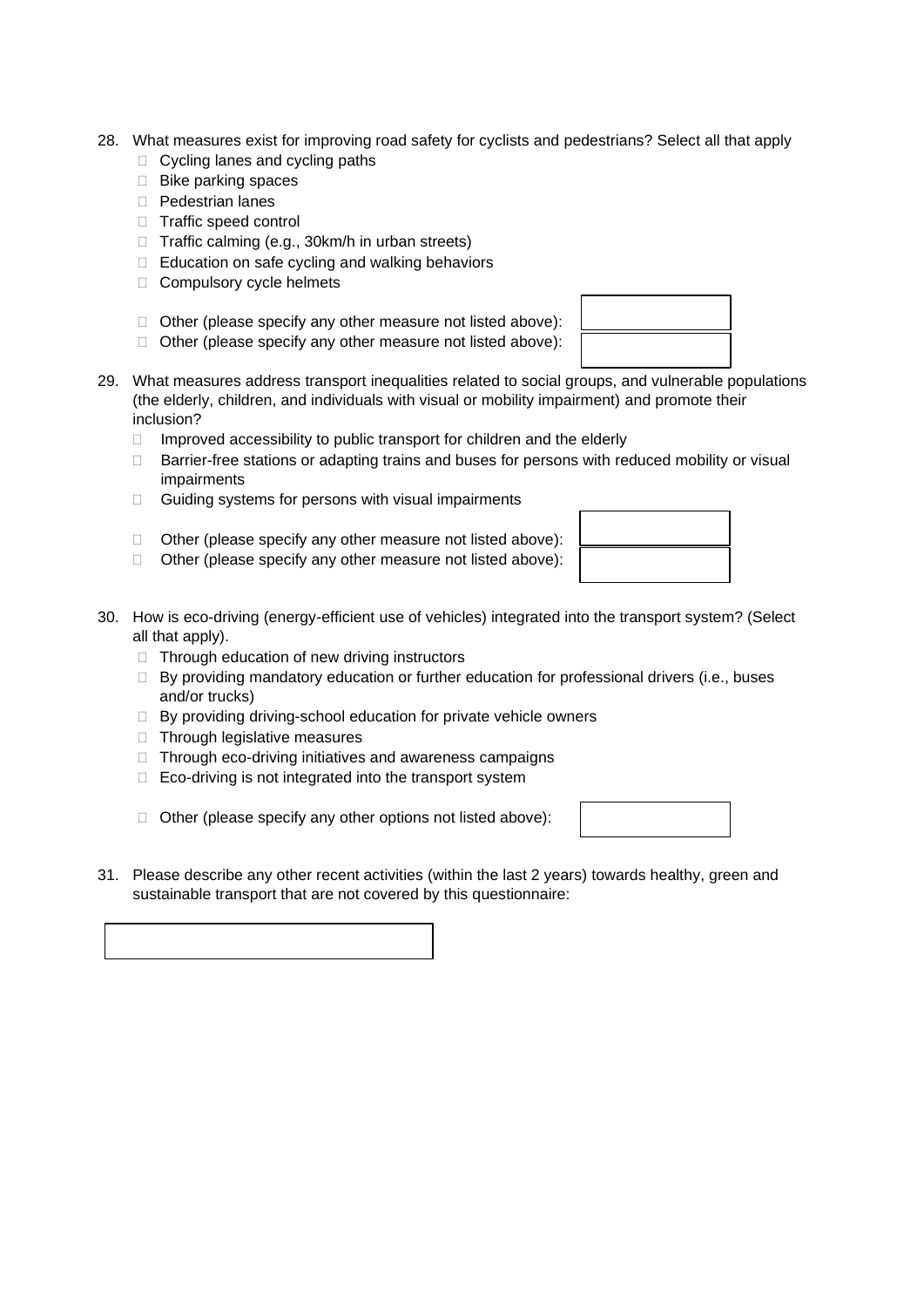## **SECTION B: CHALLENGES AT THE NATIONAL LEVEL FOR HEALTHY, GREEN AND SUSTAINABLE TRANSPORT**

*In this section, please comment on your country-specific 'challenges' in your own opinion*

*Note: For questions where one or more response is "other", please place each response in a separate box*

32. Rate the following transport-related challenges on a scale of 1 to 5 (1 = not important and  $5 = \text{very}$ ) important):

| Traffic congestion<br>Air pollution<br><b>Noise</b><br>Safety<br>Outdated vehicles<br>Poor public transport systems<br>Lack of adequate cycling infrastructure<br>Lack of adequate infrastructure and space for pedestrians<br>Lack of adequate infrastructure and facilities for vulnerable<br>populations<br>Unsafe travel to school for children and young people |  | 3 | 4 | 5 |
|----------------------------------------------------------------------------------------------------------------------------------------------------------------------------------------------------------------------------------------------------------------------------------------------------------------------------------------------------------------------|--|---|---|---|
| Others (please specify any other challenges not listed above):                                                                                                                                                                                                                                                                                                       |  |   |   |   |
|                                                                                                                                                                                                                                                                                                                                                                      |  |   |   |   |
|                                                                                                                                                                                                                                                                                                                                                                      |  |   |   |   |

33. Rate the following barriers to greener, healthier, and more sustainable transportation and mobility on a scale of 1 to 5 (1 = not important and  $5 = \text{very important}$ ):

| Inadequate legislation<br>Inadequate number and/or competence of staff responsible for<br>mobility issues<br>Lack of reliable and timely data to guide decisions and monitor | 2 | 3 | 5 |
|------------------------------------------------------------------------------------------------------------------------------------------------------------------------------|---|---|---|
| progress<br>Lack of funds<br>Lack of awareness<br>Lack of demand for change                                                                                                  |   |   |   |
| Others (please specify any other options not listed above):                                                                                                                  |   |   |   |
|                                                                                                                                                                              |   |   |   |
|                                                                                                                                                                              |   |   |   |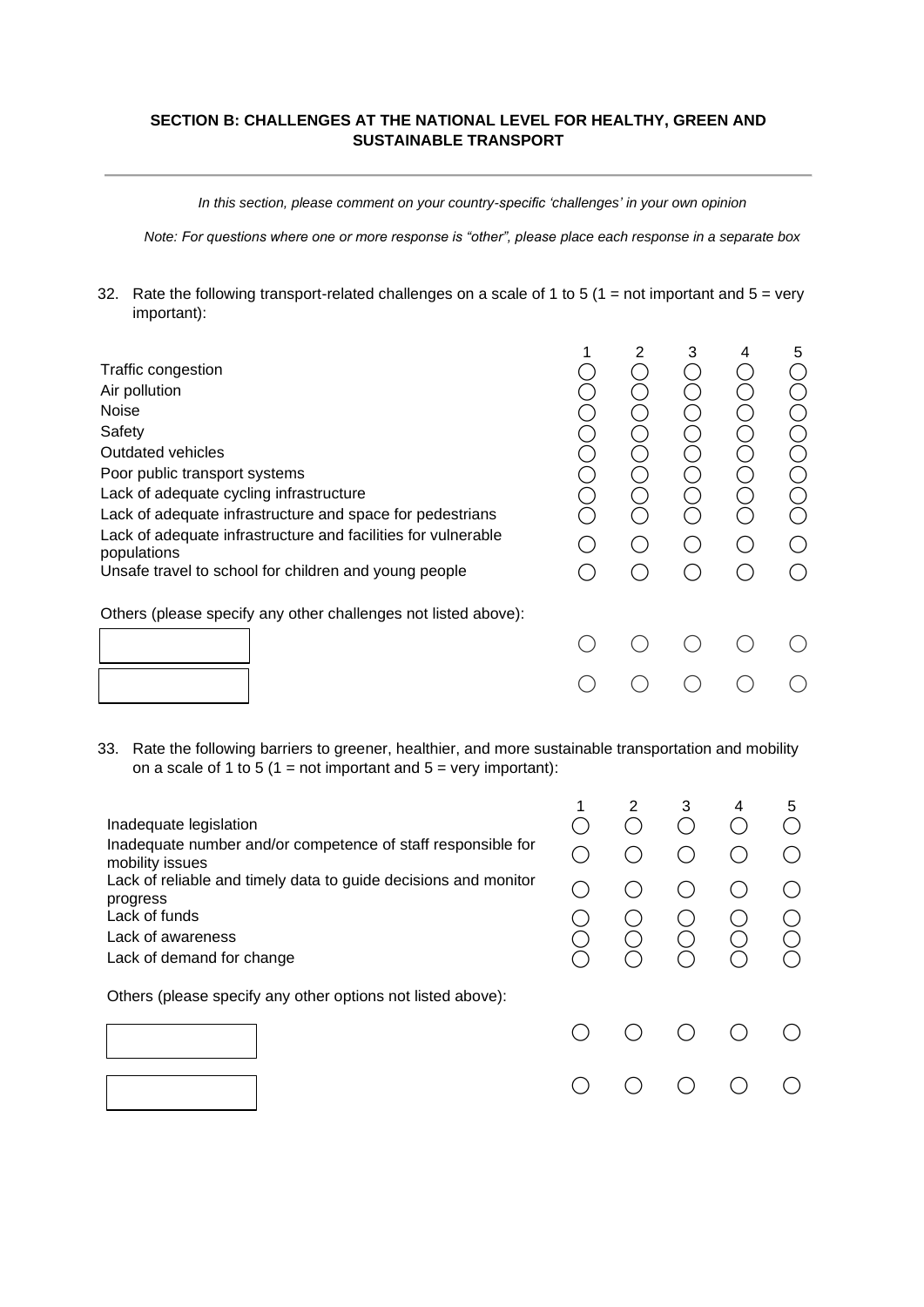34. Rate the following major obstacles for public transportation on a scale of 1 to 5 (1 = not important and  $5 = \text{very important}$ :

| Lack of modern and comfortable urban public transport<br>Lack of hygiene<br>Overcrowding<br>Unsafe<br>Not regular and reliable<br>Lack of technological innovation and digitalization<br>Lack of incentives | 2 | 3 | 5 |
|-------------------------------------------------------------------------------------------------------------------------------------------------------------------------------------------------------------|---|---|---|
| Others (please specify any other options not listed above):                                                                                                                                                 |   |   |   |
|                                                                                                                                                                                                             |   |   |   |
|                                                                                                                                                                                                             |   |   |   |

35. Rate the following major obstacles for cycling on a scale of 1 to 5 (1 = not important and 5 = very important):

| Air pollution<br>Safety<br>Poor cycling infrastructure<br>Cultural aspects (e.g., gender, social status, age, etc.)<br>Weather conditions<br>Hilly terrain<br>Others (please specify any other options not listed above): | 2 | 3 | 4 | 5 |
|---------------------------------------------------------------------------------------------------------------------------------------------------------------------------------------------------------------------------|---|---|---|---|
|                                                                                                                                                                                                                           |   |   |   |   |
|                                                                                                                                                                                                                           |   |   |   |   |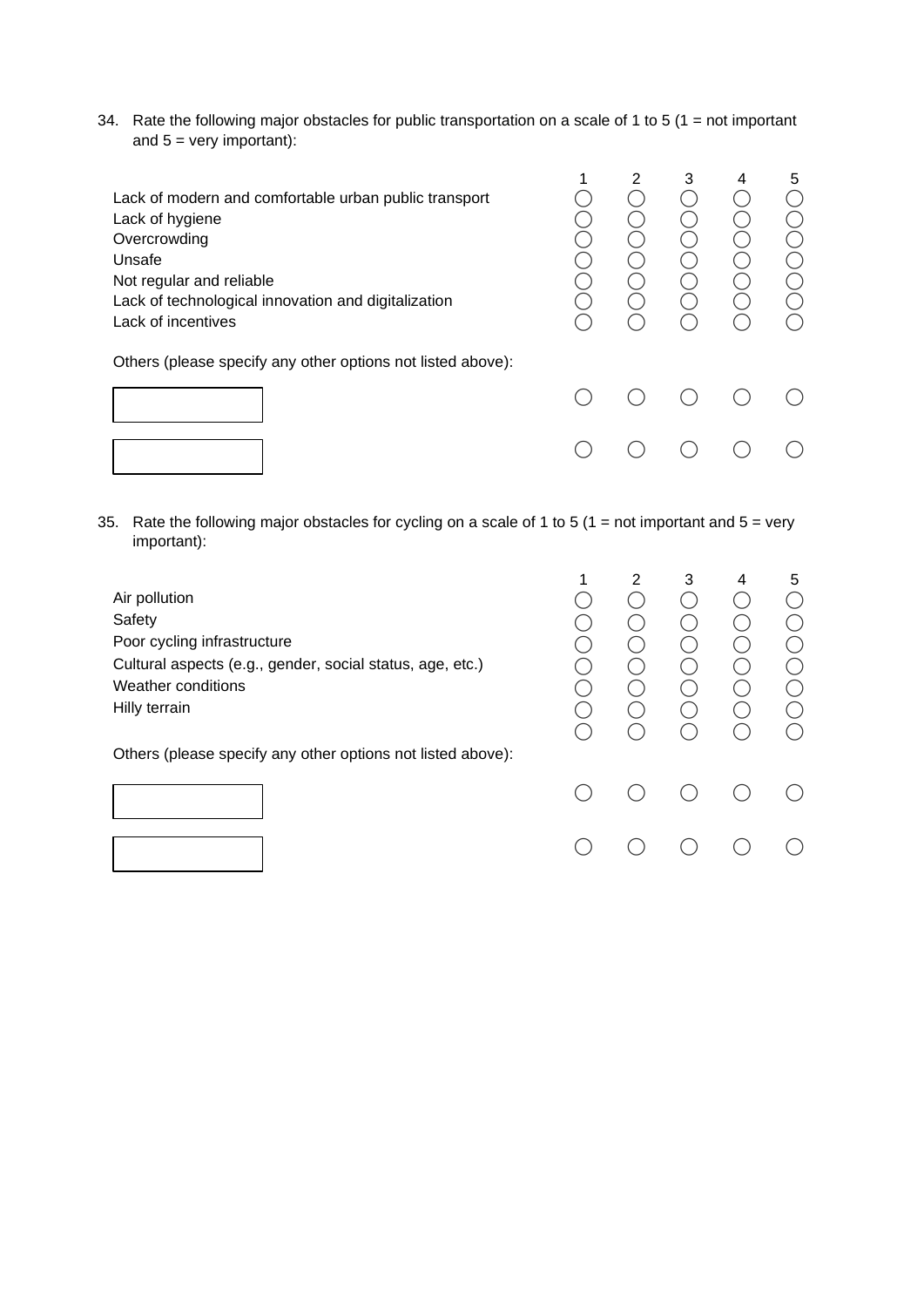36. Rate the following major obstacles for walking on a scale of 1 to 5 (1 = not important and 5 = very important):

|                                                               | 1 | $\mathcal{P}$ | 3 | 4 | 5 |
|---------------------------------------------------------------|---|---------------|---|---|---|
| Air pollution                                                 |   |               |   |   |   |
| Safety                                                        |   |               |   |   |   |
| Poor walking infrastructure/ space allocation for pedestrians |   |               |   |   |   |
| Cultural aspects (e.g., gender, social status, age, etc.)     |   |               |   |   |   |
| <b>Weather conditions</b>                                     |   |               |   |   |   |
| Hilly terrain                                                 |   |               |   |   |   |
| Others (please specify any other options not listed above):   |   |               |   |   |   |
|                                                               |   |               |   |   |   |
|                                                               |   |               |   |   |   |
|                                                               |   |               |   |   |   |

37. Rate the following main challenges related to road safety on a scale of 1 to 5 (1 = not important and  $5 = \text{very important}$ )

| High-speed limits<br>Poor road infrastructure<br>Poor driving etiquette<br>Drinking while driving<br>Using electronic devices while driving<br>Not using vehicle or motorcycle safety features (e.g.,<br>seatbelts, helmets) |  | 3 | 5 |
|------------------------------------------------------------------------------------------------------------------------------------------------------------------------------------------------------------------------------|--|---|---|
| Others (please specify any other challenges not listed above):                                                                                                                                                               |  |   |   |
|                                                                                                                                                                                                                              |  |   |   |
|                                                                                                                                                                                                                              |  |   |   |

- 38. In your opinion, is public space shared among all road users fairly?
	- Yes
	- No

# *If "No";*

Please provide details on main challenges: